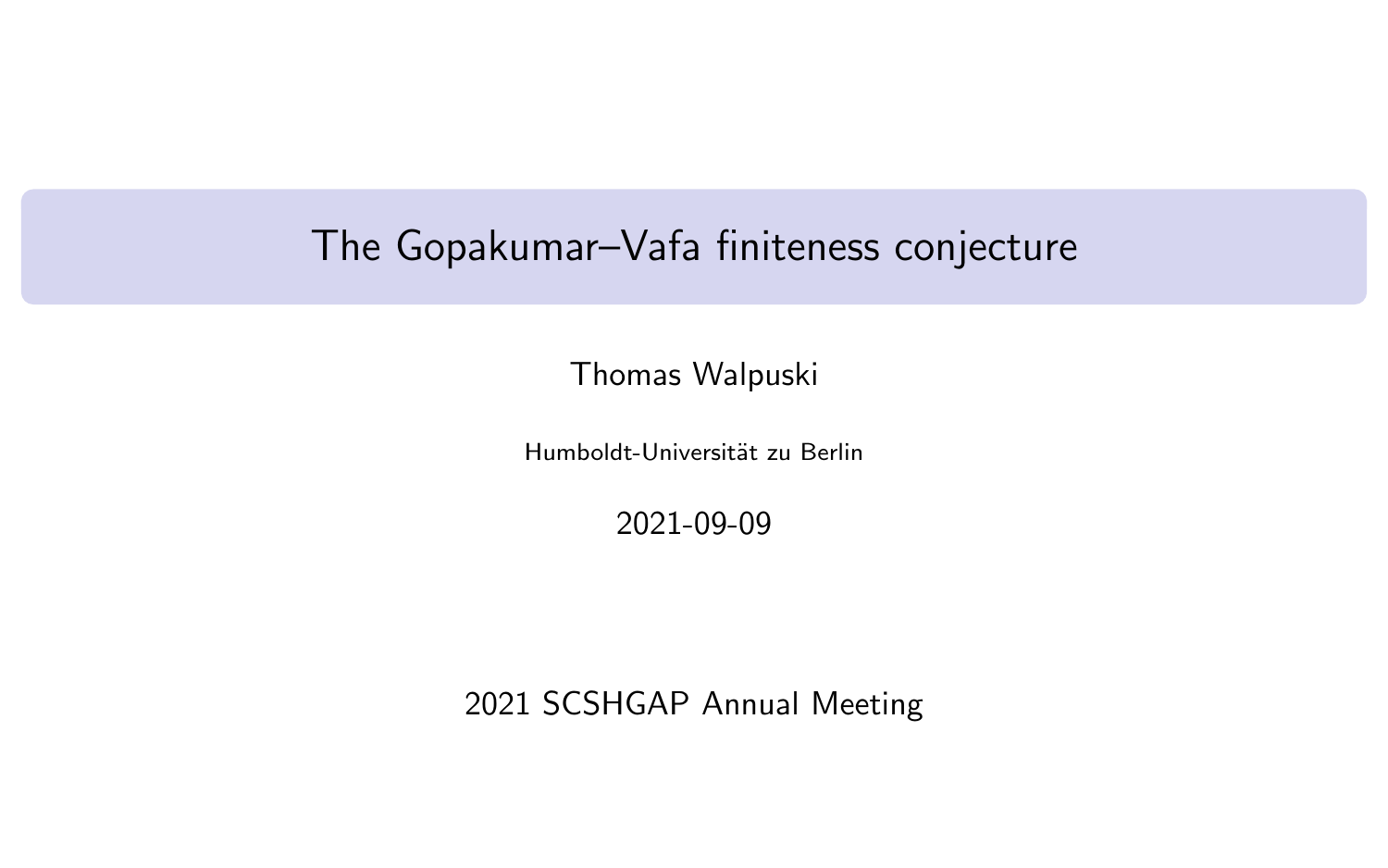This talk is based on  $\arcsin 2103$ . 08221.

It is joint work with **Aleksander Doan** (Columbia University and Trinity College Cambridge; former SCSHGAP PhD student), and Eleny lonel (Stanford University).

It is a spin-off of ongoing joint work with Aleksander and has emerged out of discussions between Aleksander and Eleny at the 2020 SCSHGAP meeting "Geometry and Analysis of Moduli Spaces" at Imperial College London.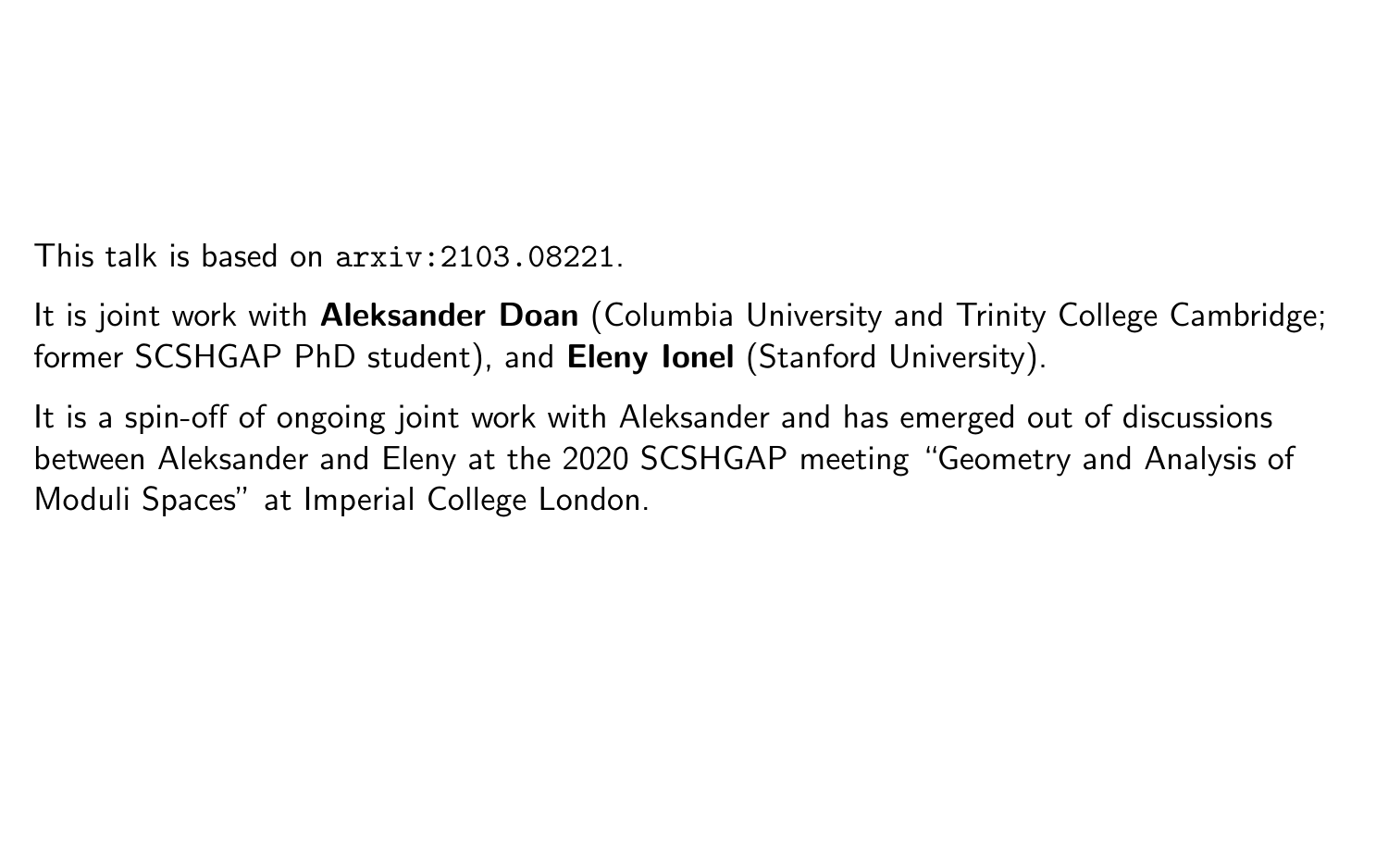The Gopakumar–Vafa conjecture concerns the structure of Gromov–Witten theory of symplectic Calabi–Yau 3–folds.

It predicts that the Gromov–Witten invariants

$$
{\sf GW}_{A,g}(X,\omega)\in{\bf Q}
$$

of a symplectic Calabi–Yau 3–fold  $(X, \omega)$  are encoded by counts of BPS states

 $BPS_{A,g}(X,\omega) \in \mathbb{Z}$ 

with

$$
\mathsf{BPS}_{A,g}(X,\omega)=0\quad\text{for}\quad g\gg_A 1.
$$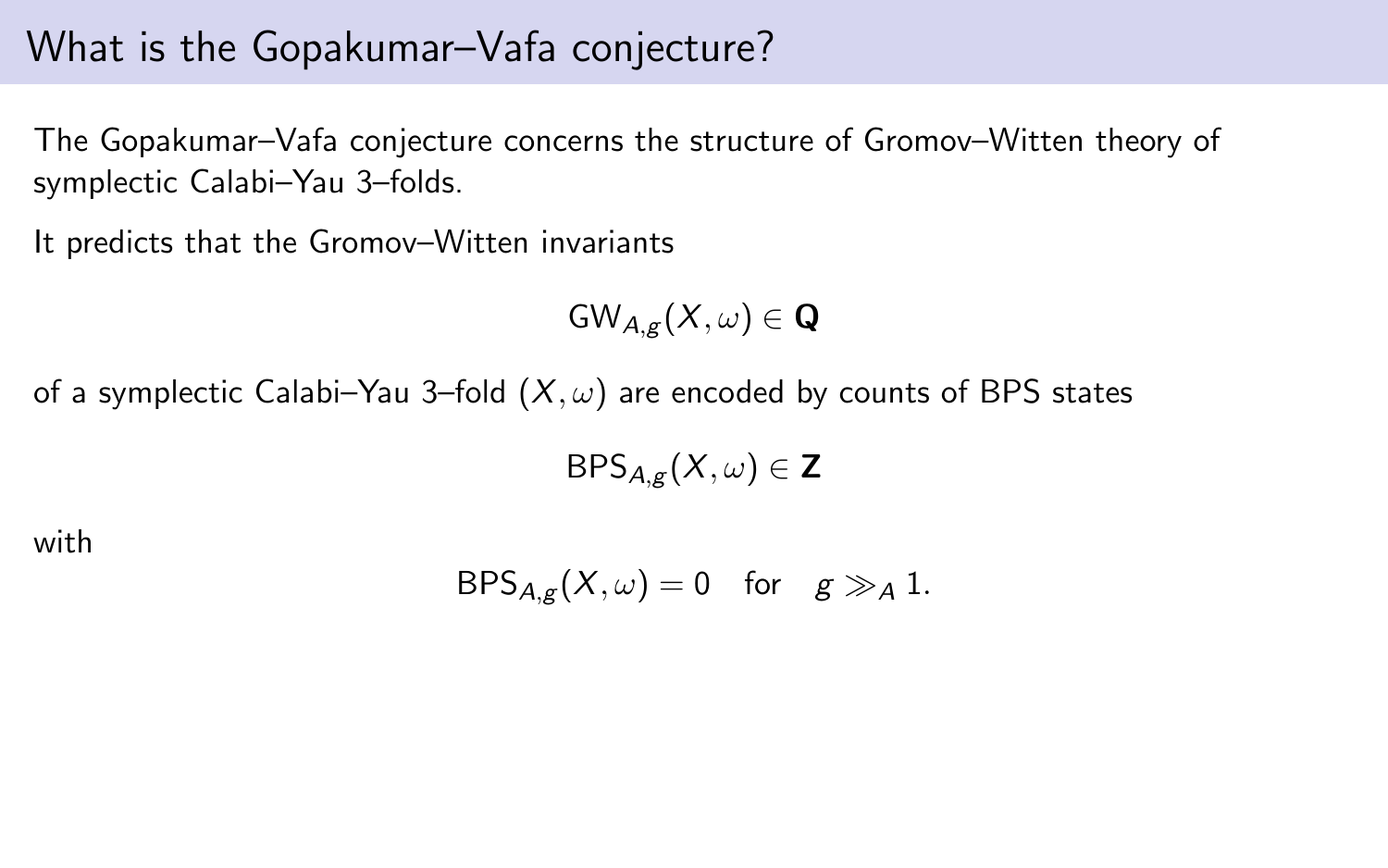Gromov–Witten theory: nodal Riemann surfaces

A nodal Riemann surface is a closed Riemann surface  $(\Sigma, j)$  together with an involution  $\nu$ whose non-fixed-point set S is finite and such that  $\Sigma/\nu$  is connected.

Its arithmetic genus is

$$
g(\Sigma,\nu) \coloneqq 1 - \frac{1}{2}(\chi(\Sigma) - \#S).
$$

Here is a nodal Riemann surface: of arithmetic genus 3:

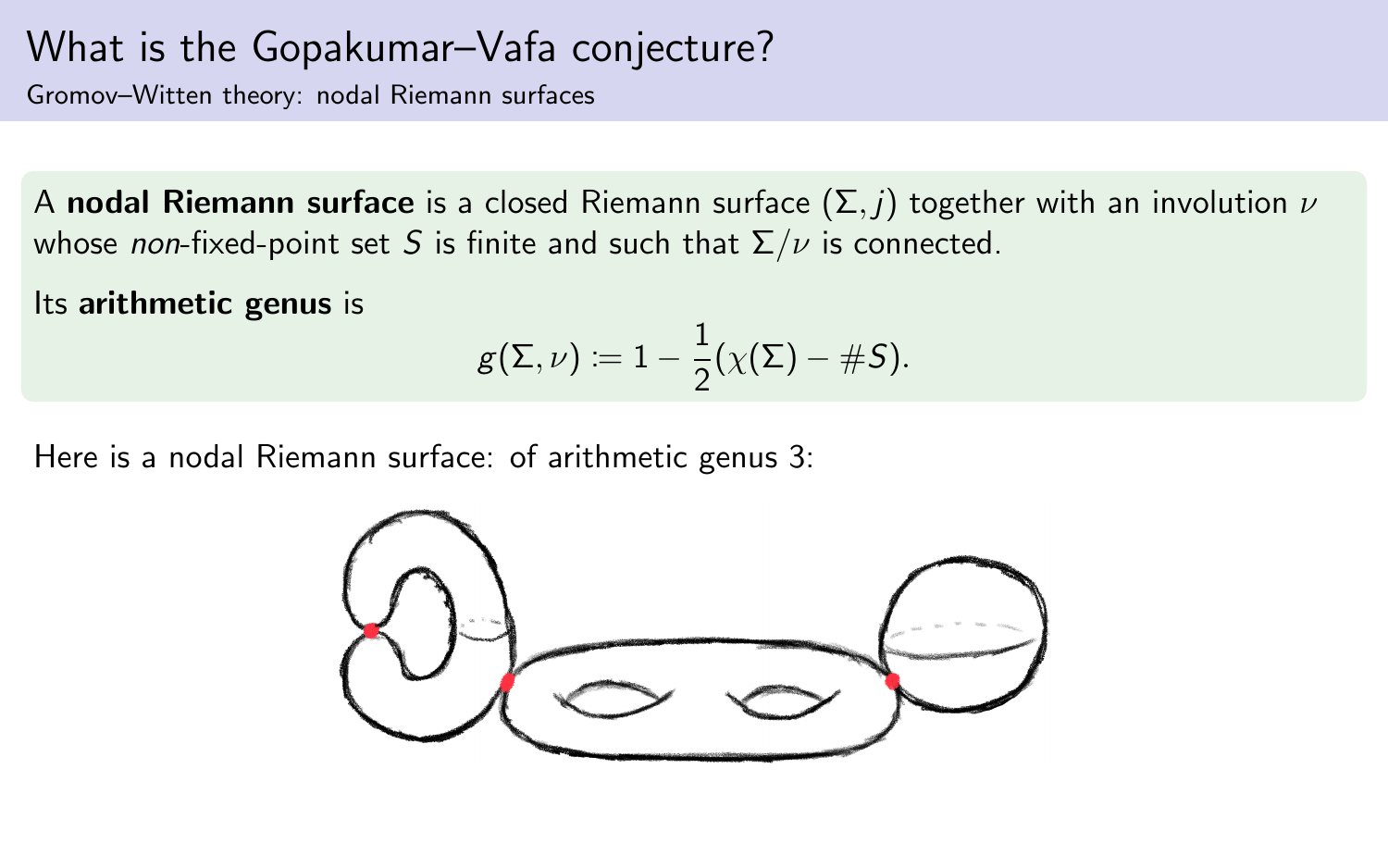Gromov–Witten theory: nodal J–holomorphic maps

Let  $(X, J)$  be an almost complex manifold. A **nodal J-holomorphic map**  $u: (\Sigma, j, \nu) \to (X, J)$  is a smooth map  $u: \Sigma \to X$  satisfying

 $du \circ j = J \circ du$  and  $u \circ \nu = u$ .

The reparametrisation by  $\phi \in \text{Diff}(\Sigma)$  is

$$
\phi_*u:=u\circ\phi^{-1}\colon(\Sigma,\phi_*j,\phi_*\nu)\to(X,J).
$$

It is stable if

$$
\mathsf{Aut}(u) \coloneqq \{ \phi \in \mathsf{Diff}(\Sigma) : \phi_* u = u, \phi_* j = j, \phi_* v = v \}
$$

is finite.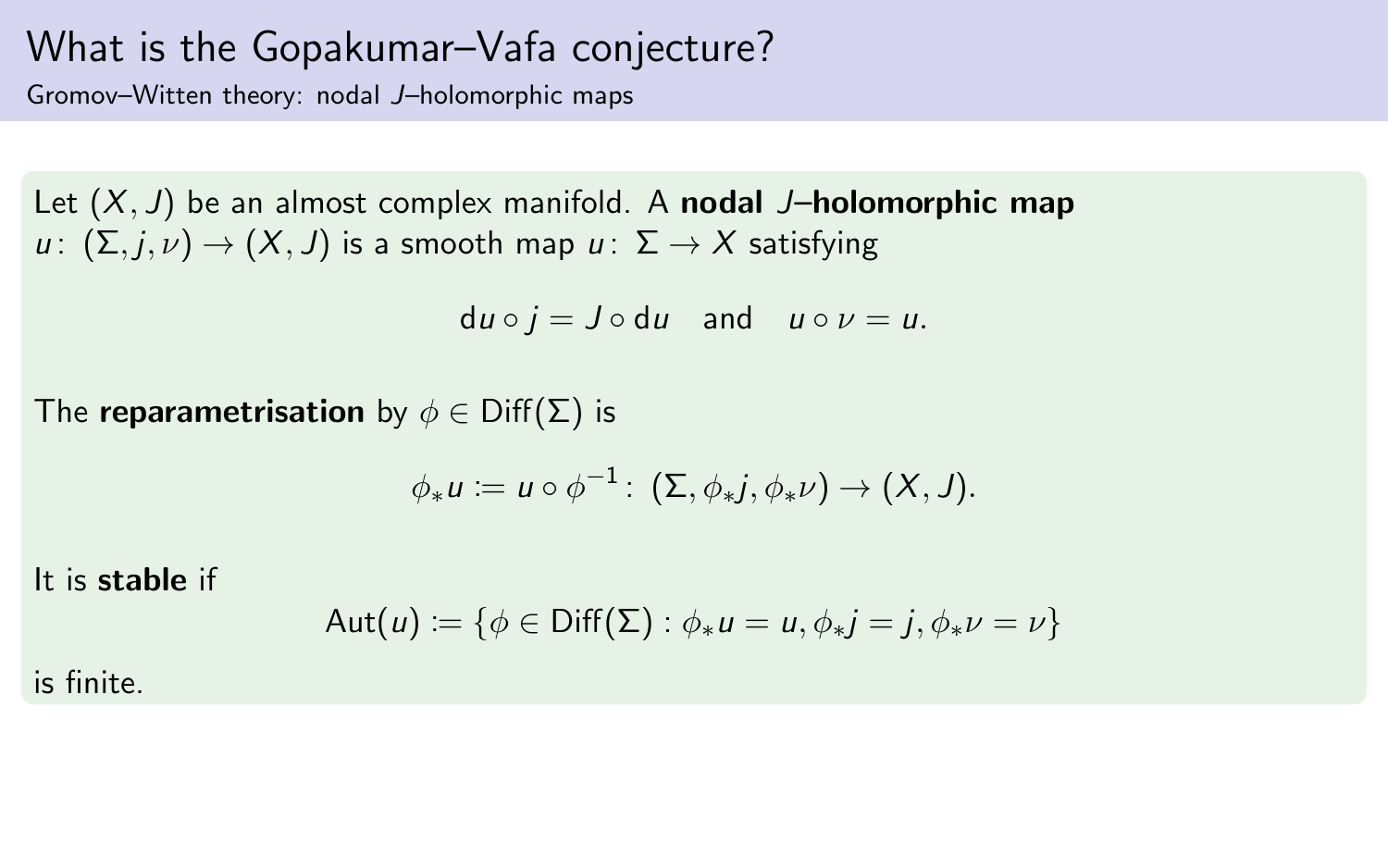#### What is the Gopakumar–Vafa conjecture? Gromov–Witten theory:  $\overline{\mathcal{M}}_{A,\sigma}(X, J)$

Let  $A \in H_2(X, Z)$  and  $g \in N_0$ . The moduli space of stable nodal J–holomorphic maps representing  $A$  and of genus  $g$  is the set

$$
\overline{\mathscr{M}}_{A,g}(X,J) \coloneqq \{[u\colon\,(\Sigma,j,\nu) \to (X,J)] : \text{$u$ is stable}, \text{$u_*[\Sigma]=A, g(\Sigma,\nu)=g$}\}
$$

equipped with the Gromov topology.

This space is quite complicated.

Let  $[u: (\Sigma, j) \to (X, J)] \in \mathcal{M}_{A,g}(X, J)$ . Consider the nodal Hurwitz space

$$
\overline{\mathscr{H}}_{d,h}(\Sigma,j):=\overline{\mathscr{M}}_{d[\Sigma],h}(\Sigma,j).
$$

Composition with  $u$  defines an inclusion

$$
\kappa^u_{d,h}\colon\thinspace \overline{\mathscr{H}}_{d,h}(\Sigma,j)\hookrightarrow \overline{\mathscr{M}}_{dA,h}(X,J).
$$

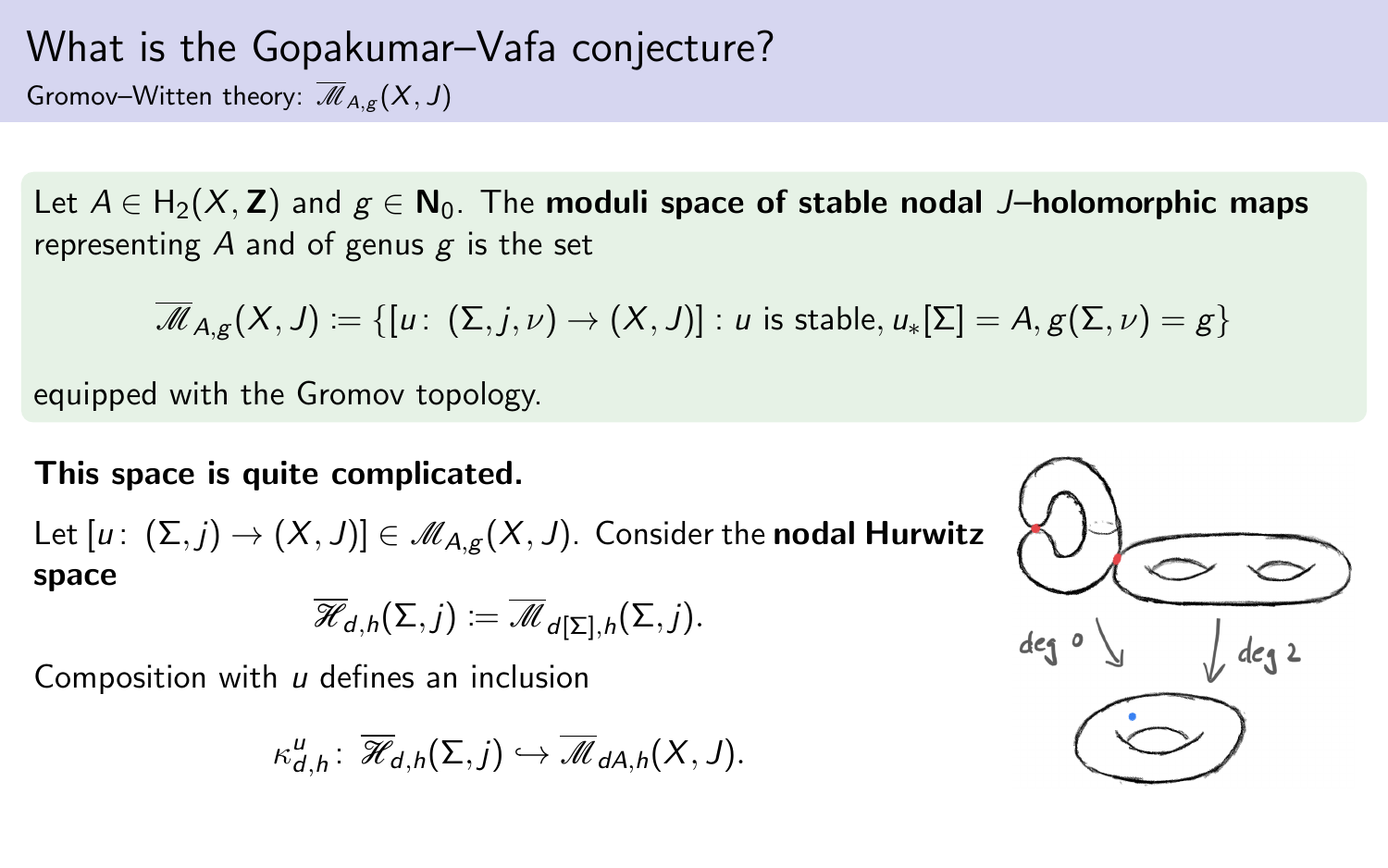Gromov–Witten theory:  $GW_{A,\varepsilon}(X,\omega)$ 

 $\overline{\mathcal{M}}_{A,g}(X,J)$  carries a virtual fundamental class (VFC)

$$
[\overline{\mathscr{M}}_{A,g}(X,J)]^{\text{vir}}\in H_{\text{vdim}(A,g)}(\overline{\mathscr{M}}_{A,g}(X,J),\mathbf{Q})
$$

with

$$
vdim(A, g) := (dim X - 6)(1 - g) + 2\langle c_1(X, J), A \rangle.
$$

A closed symplectic manifold  $(X, \omega)$  is a **symplectic Calabi–Yau** 3–fold if dim  $X = 6$  and  $c_1(X, \omega) = 0$ , i.e., vdim = 0.

#### Its Gromov–Witten invariants are

$$
\mathsf{GW}_{A,\mathsf{g}}(X,\omega) \coloneqq \int_{\left[\overline{\mathscr{M}}_{A,\mathsf{g}}(X,J)\right]^{\mathrm{vir}}} \mathbf{1} \in \mathbf{Q}
$$

for an  $\omega$ -tame almost complex structure J. They are independent of the choice of J.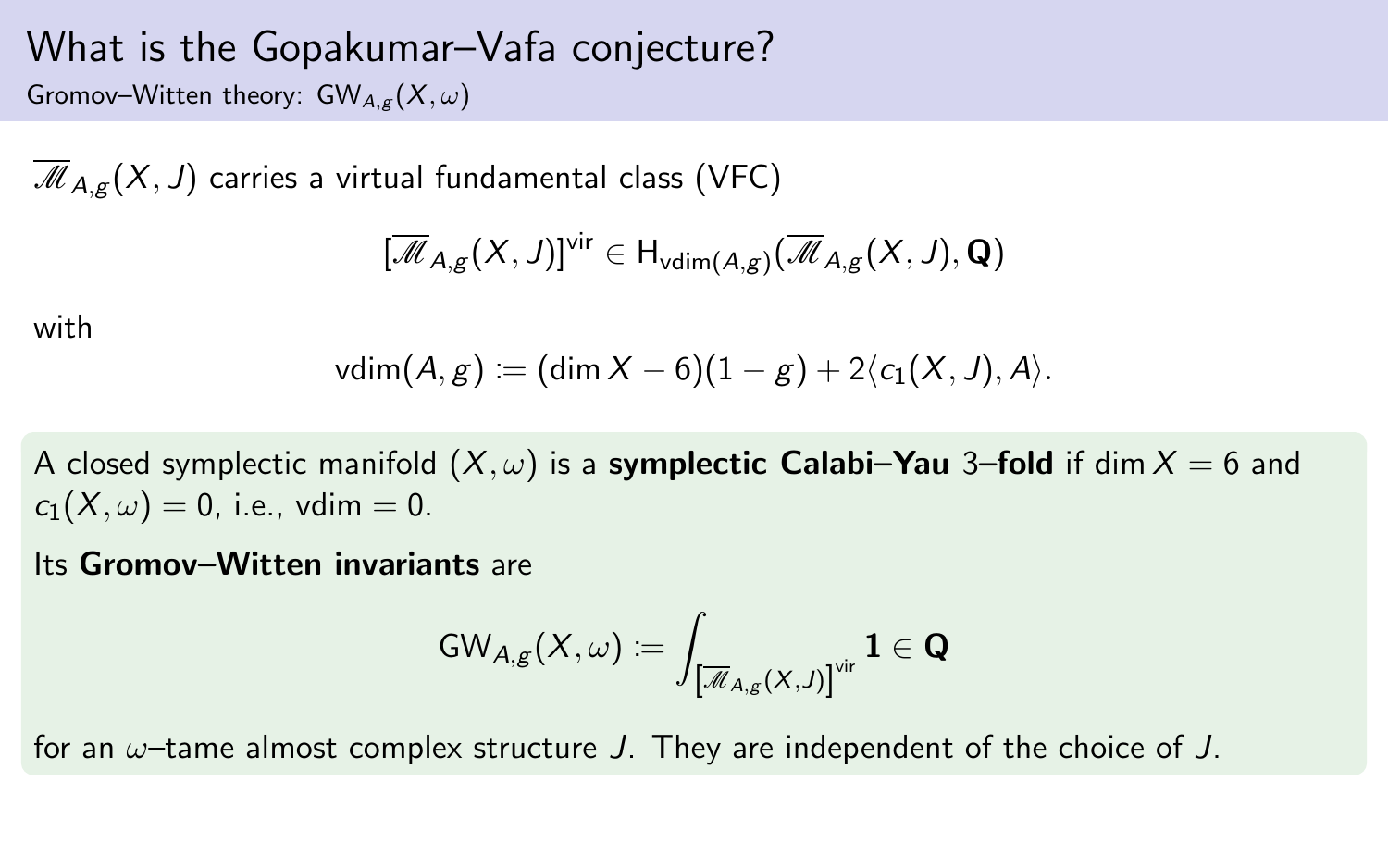Gopakumar and Vafa's formula

Gopakumar and Vafa [1998](#page-0-0) argued that topological string amplitudes in type IIA string theory (= Gromov–Witten invariants) on Calabi–Yau 3–folds are related to counts of BPS states in  $M$ –theory  $(= ?)$  by the marvelous formula

<span id="page-7-0"></span>
$$
(GV) \quad \sum_{A \neq 0} \sum_{g=0}^{\infty} GW_{A,g}(X,\omega) \cdot t^{2g-2} q^A = \sum_{A \neq 0} \sum_{g=0}^{\infty} BPS_{A,g}(X,\omega) \cdot \sum_{k=1}^{\infty} \frac{1}{k} (2 \sin(kt/2))^{2g-2} q^{kA}.
$$

A **geometric** definition of  $BPS_{A,\varepsilon}(X,\omega)$  has not been found yet. However:

- If A primitive, then BPS<sub>A,g</sub>  $(X, \omega)$  is the count of J-holomorphic embeddings for a generic  $\omega$ -tame almost complex structure J (Zinger [2011\)](#page-0-0).
- Bai and Swaminathan [2021](#page-0-0) have made excellent progress towards a definition of  $BPS_{A,g}(X,\omega)$  if A is twice a primitive class (inspired by Taubes [1996:](#page-0-0) Gr).
- **The are numerous attempts to define BPS** $A_{\alpha}$  in algebraic geometry using sheaf-theory, but [\(GV\)](#page-7-0) fails or is not (yet) known to hold (Hosono, Saito, and Takahashi [2001](#page-0-0)  $\times$ ; Kiem and Li [2016](#page-0-0)  $\times$ ; Maulik and Toda [2018](#page-0-0) ?).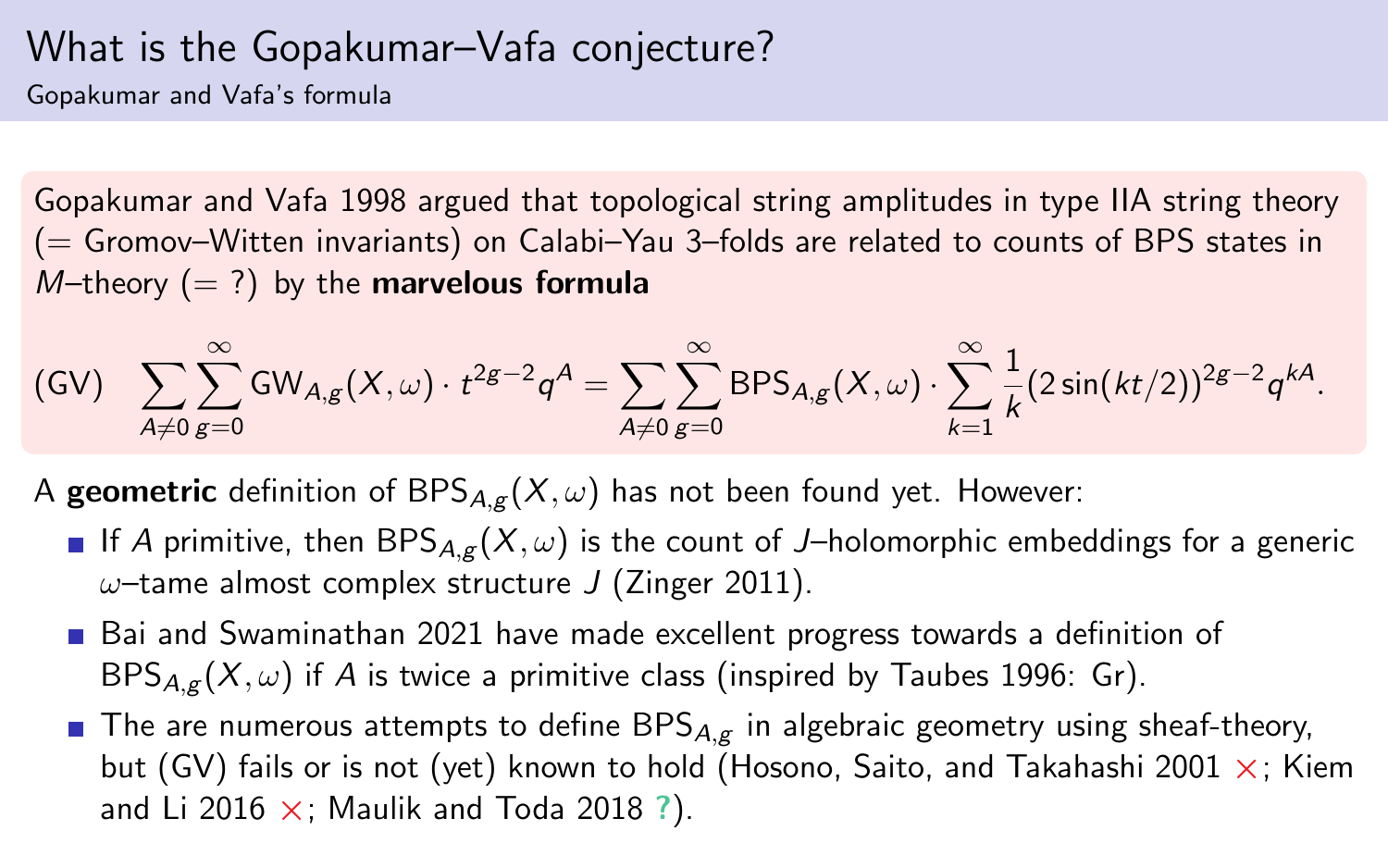Turning [\(GV\)](#page-7-0) into a definition leads to:

Conjecture (Bryan and Pandharipande [2001;](#page-0-0) "The Gopakumar–Vafa conjecture") Let  $(X, \omega)$  be a symplectic Calabi–Yau 3–fold. The numbers BPS<sub>A,g</sub>  $(X, \omega)$  defined by

$$
\text{(GV)}\quad \sum_{A\neq 0}\sum_{g=0}^\infty \text{GW}_{A,g}(X,\omega)\cdot t^{2g-2}q^A = \sum_{A\neq 0}\sum_{g=0}^\infty \text{BPS}_{A,g}(X,\omega)\cdot \sum_{k=1}^\infty \frac{1}{k}(2\sin(kt/2))^{2g-2}q^{kA}
$$

satisfy:

(integrality)  $BPS_{A,\alpha}(X,\omega) \in \mathbb{Z}$ . (finiteness) BPS<sub>A,g</sub>( $X, \omega$ ) = 0 for  $g \gg A$  1.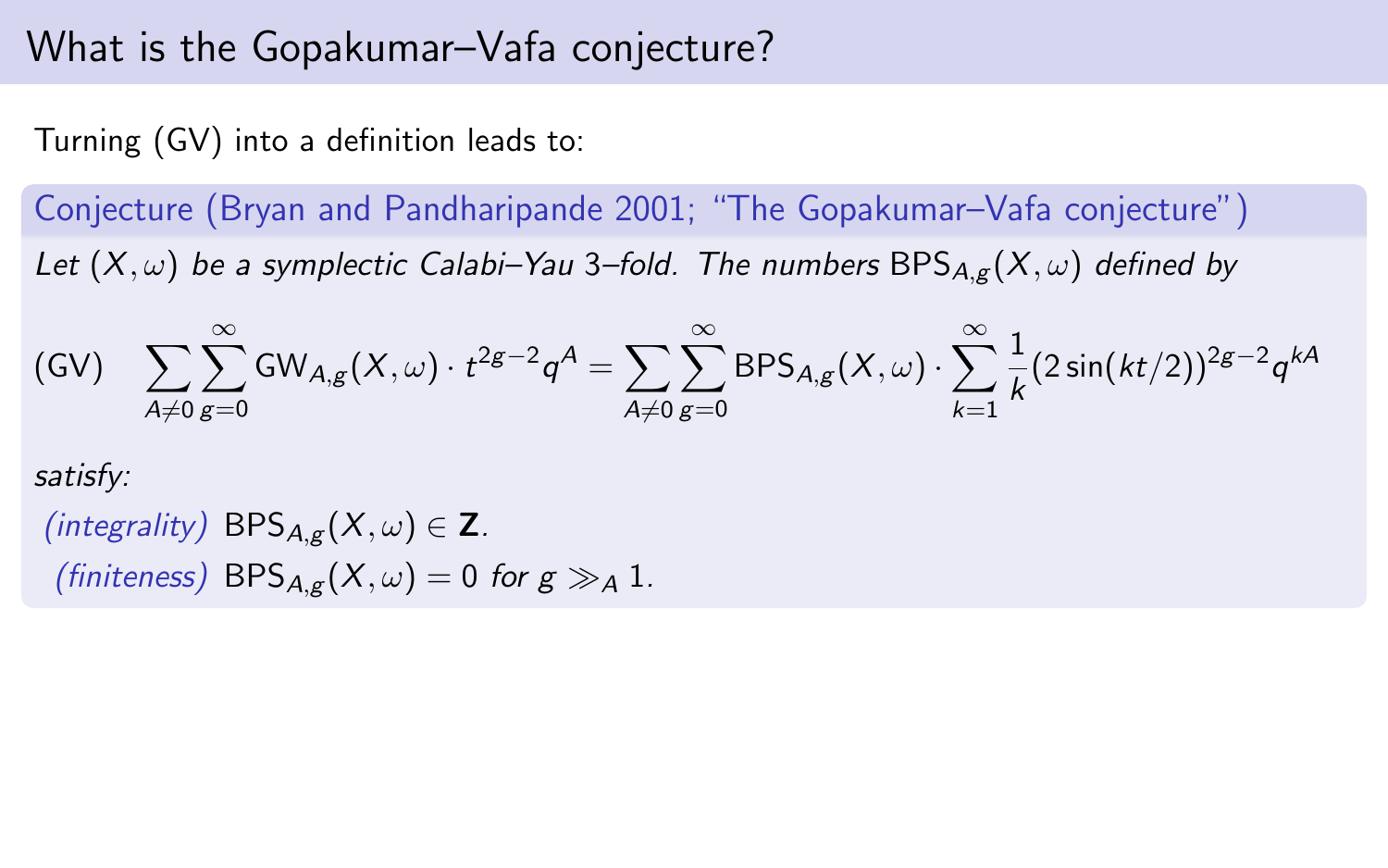# The Gopakumar–Vafa conjecture holds

#### Theorem (Ionel and Parker [2018\)](#page-0-0)

The Gopakumar–Vafa integrality conjecture holds.

#### Theorem (Doan, Ionel, and Walpuski [2021\)](#page-0-0)

The Gopakumar–Vafa finiteness conjecture holds.

The proof relies on an upgrade of Ionel and Parker's cluster formalism using geometric measure theory.

Can the BPS Castelnuovo number

$$
\gamma_A^{\rm BPS}(X,\omega) \coloneqq \sup\{g \in \mathbf{N}_0: {\rm BPS}_{A,g}(X,\omega) \neq 0\} < \infty
$$

be bounded effectively (in terms of A,  $c_1(X, \omega)$ , ...)?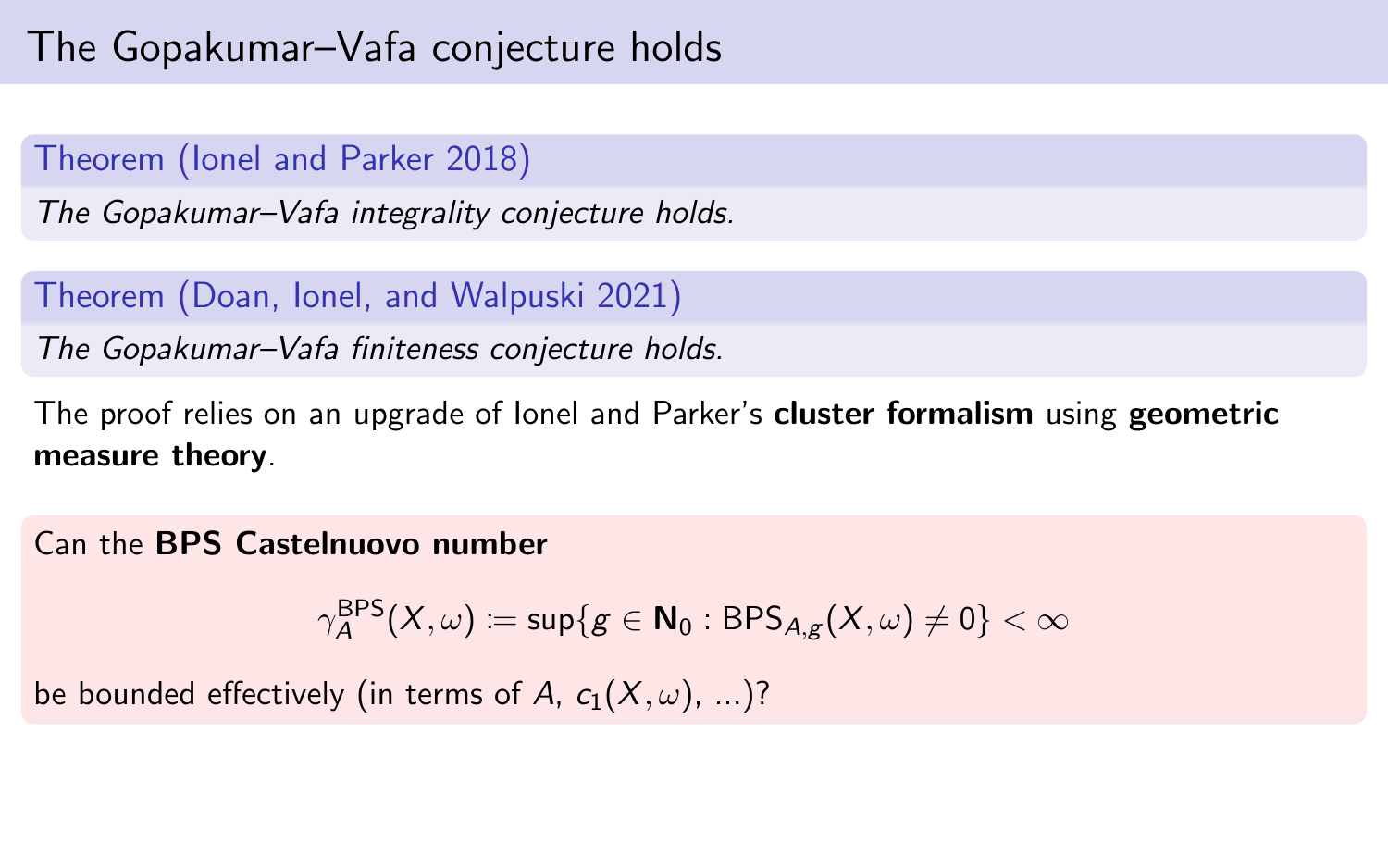The strategy

- Verify the a local version of the conjecture.
- Decompose (a truncation) of

$$
\mathsf{GW}(X,\omega) \coloneqq \sum_{A \neq 0} \sum_{g=0}^\infty \mathsf{GW}_{A,g}(X,\omega) \cdot t^{2g-2} \mathsf{q}^A
$$

into finitely many parts

$$
S_1+\cdots+S_l.
$$

By deformation express  $S_i$  as

 $S_i$  = an admissible local contribution + higher order terms.

Decompose and deform the higher order terms until they are admissible (or truncated).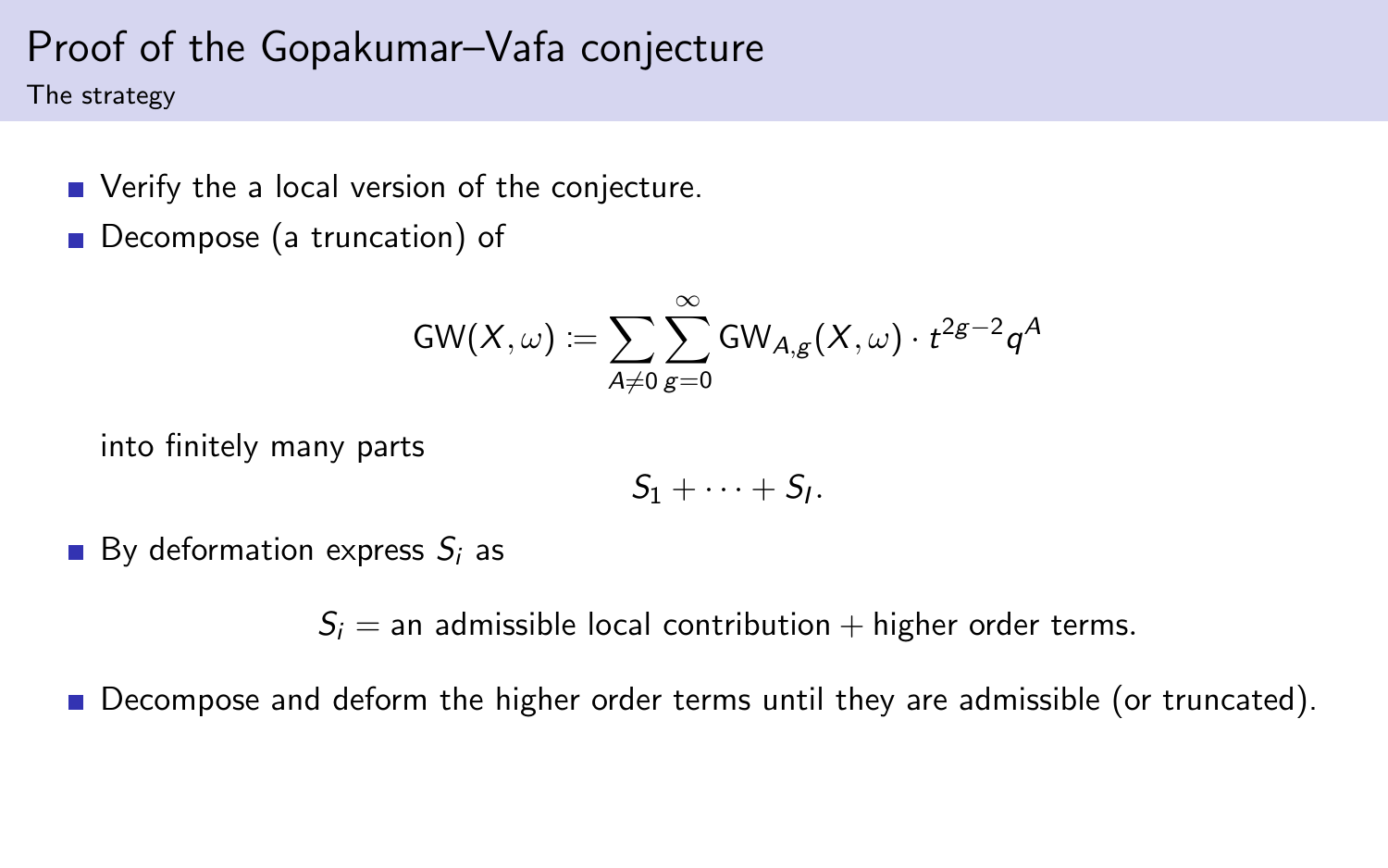Gromov–Witten contributions

If  $S \subset \overline{\mathcal{M}}_{A,g}(X, J)$  is open and closed, then its **Gromov–Witten contribution** is

$$
\mathsf{GW}_{A,g}(\mathcal{S},J)\coloneqq\int_{[\overline{\mathcal{M}}_{A,g}(X,J)]^{\mathrm{vir}}}\mathbf{1}_{\mathcal{S}}.
$$

Set

$$
\overline{\mathscr{M}}(X,J) \coloneqq \coprod_{A \neq 0} \coprod_{g=0}^{\infty} \overline{\mathscr{M}}_{A,g}(X,J).
$$

If  $S \subset \overline{\mathcal{M}}(X, J)$  is open and closed, then its Gromov–Witten contribution is

$$
\mathsf{GW}(\mathscr{S},J) \coloneqq \sum_{A \neq 0} \sum_{g=0}^\infty \mathsf{GW}_{A,g}(\overline{\mathscr{M}}_{A,g}(X,J) \cap \mathscr{S},J) \cdot t^{2g-2} q^A.
$$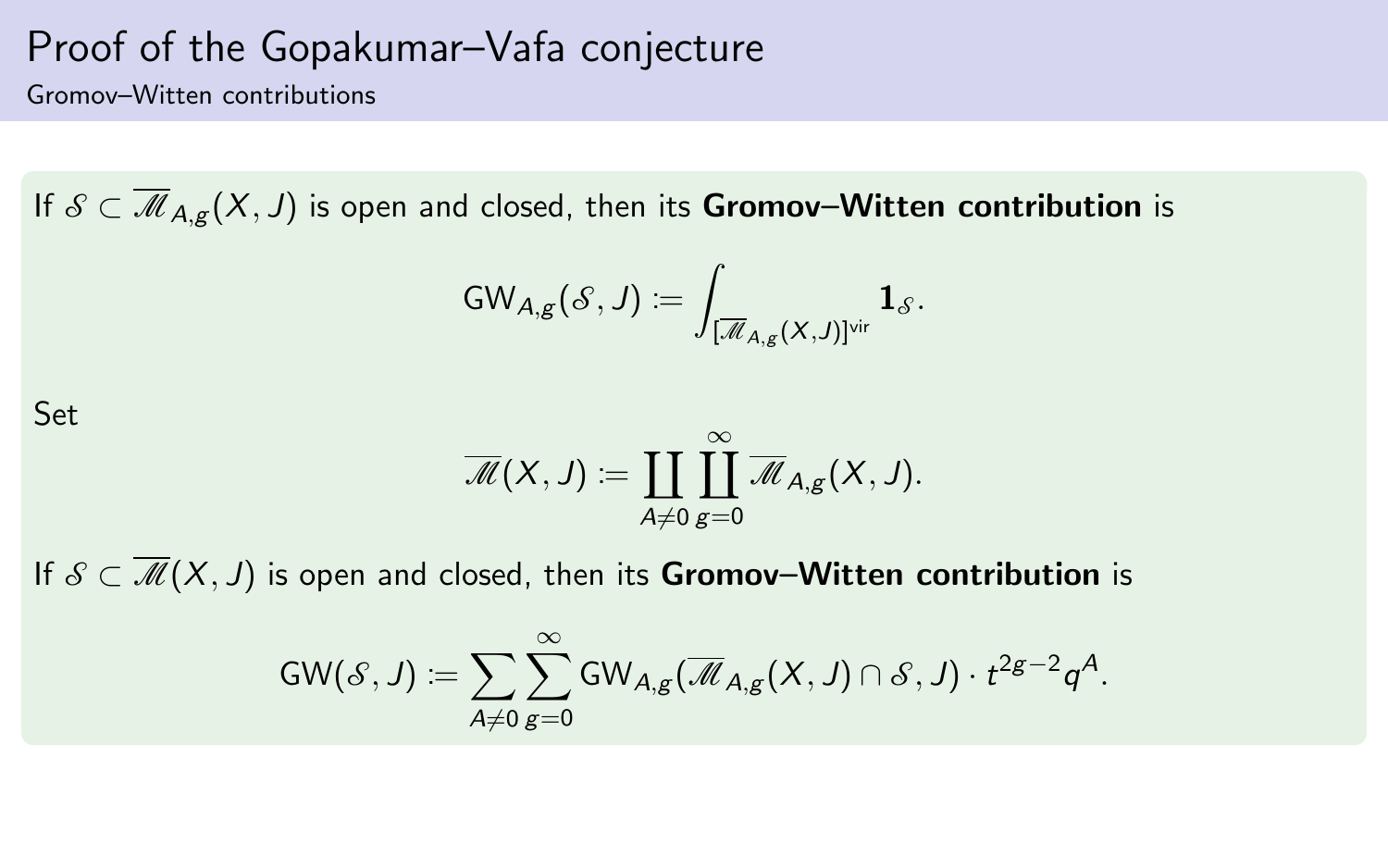Super-rigid curves

A J–holomorphic curve  $C \subset X$  is a subset which is the image of a non-constant (simple) J–holomorphic map.

An embedded J–holomorphic curve  $C \subset X$  is super-rigid if

$$
\kappa_C\colon\thinspace \overline{\mathscr{H}}(C)\hookrightarrow \overline{\mathscr{M}}(X,J) \quad\text{with}\quad \overline{\mathscr{H}}(C)\coloneqq\coprod_{d=1}^\infty\prod_{g=0}^\infty\overline{\mathscr{H}}_{d,g}(C)
$$

is open and closed.

Super-rigidity is equivalent to the family of normal Cauchy–Riemann operators

$$
\underline{\mathfrak{d}}_{C,J}^N := \bigl(\pi^*\mathfrak{d}_{C,J}^N\bigr)_{[\pi]\in\overline{\mathscr{H}}(C)}
$$

having trivial kernels: "equivariant transversality".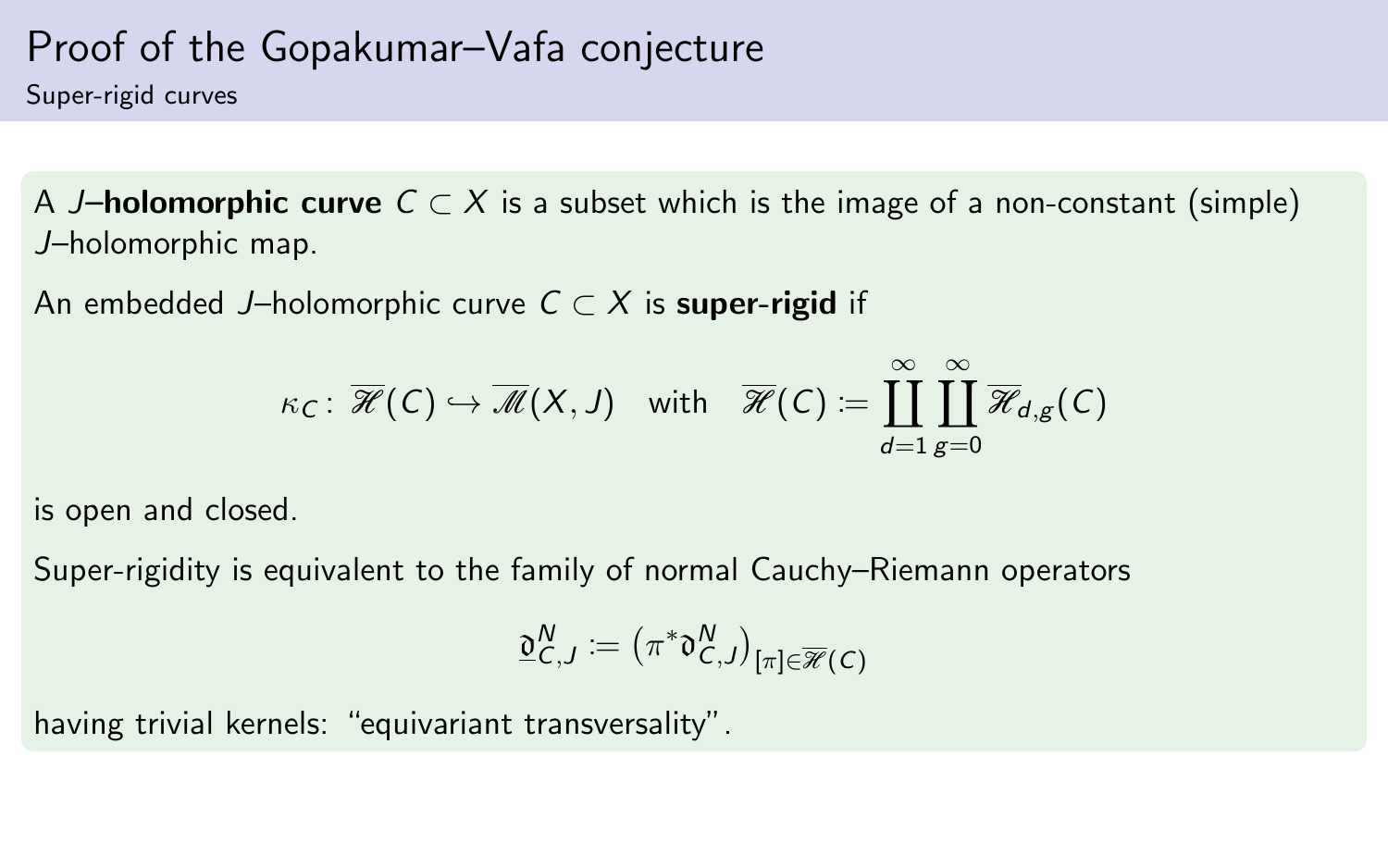Gromov–Witten contributions of super-rigid curves

Theorem (Zinger [2011\)](#page-0-0)

If C is super-rigid, then

<span id="page-13-0"></span>(Z) 
$$
\text{GW}_{d[C],g}(\text{im }\kappa_{d,g}^C,J)=\int_{[\overline{\mathscr{R}}_{d,g}(C,j)]^{\text{vir}}}e(\text{coker }\underline{\mathfrak{d}}_{C,J}^N).
$$

#### Theorem (Wendl [2019;](#page-0-0) resolution of the super-rigidity conjecture)

For a generic  $\omega$ -tame almost complex structure J every J-holomorphic curve C is embedded and super-rigid.

Unfortunately, determining the Gromov–Witten contributions of super-rigid curves using [\(Z\)](#page-13-0) is quite non-trivial.

Indeed, the proof of the Gopakumar–Vafa conjecture does not rely on Wendl's breakthrough.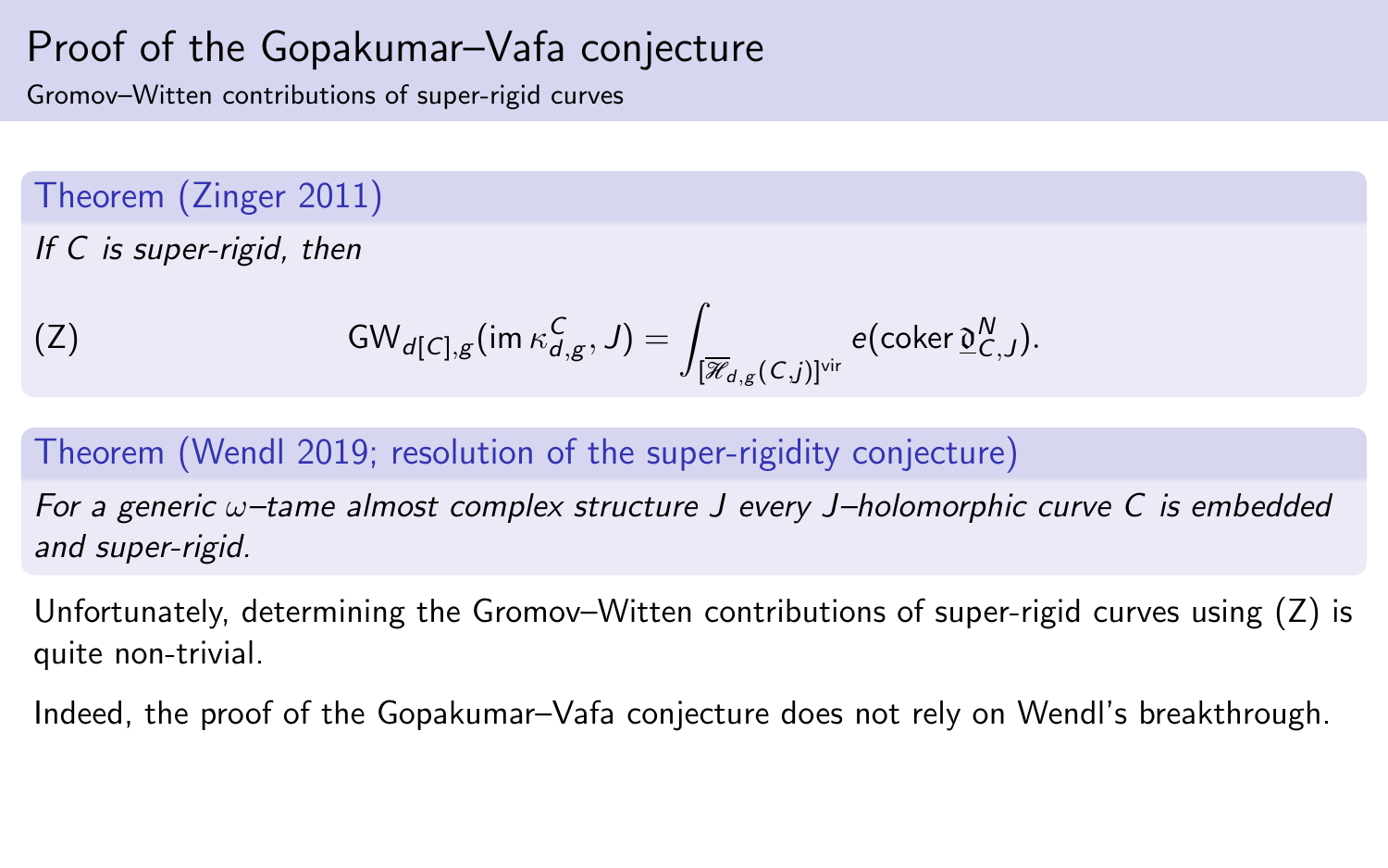Junho Lee's almost complex structure

#### Theorem (Lee [2009;](#page-0-0) Ionel and Parker [2018\)](#page-0-0)

Let  $C \subset X$  be an embedded J-holomorphic curve. Let  $\mathscr L$  be a spin structure on C, i.e.,

$$
\mathscr{L}^2=K_C.
$$

(NC  $\cong \mathscr{L} \oplus \mathscr{L}$  as complex vector bundles.) There is an  $\omega$ -tame almost complex structure J<sub>C</sub> with respect to which C is  $J<sub>C</sub>$ -holomorphic and super-rigid, and

$$
\mathfrak{d}^N_{C,J_C}=\mathfrak{d}\oplus\mathfrak{d}\quad\text{with}\quad \mathfrak{d}=\bar{\partial}_\mathscr{L}+\mathfrak{a}.
$$

The Gromov–Witten contribution

 $GW(im \kappa_C, J_C)$ 

can be determined.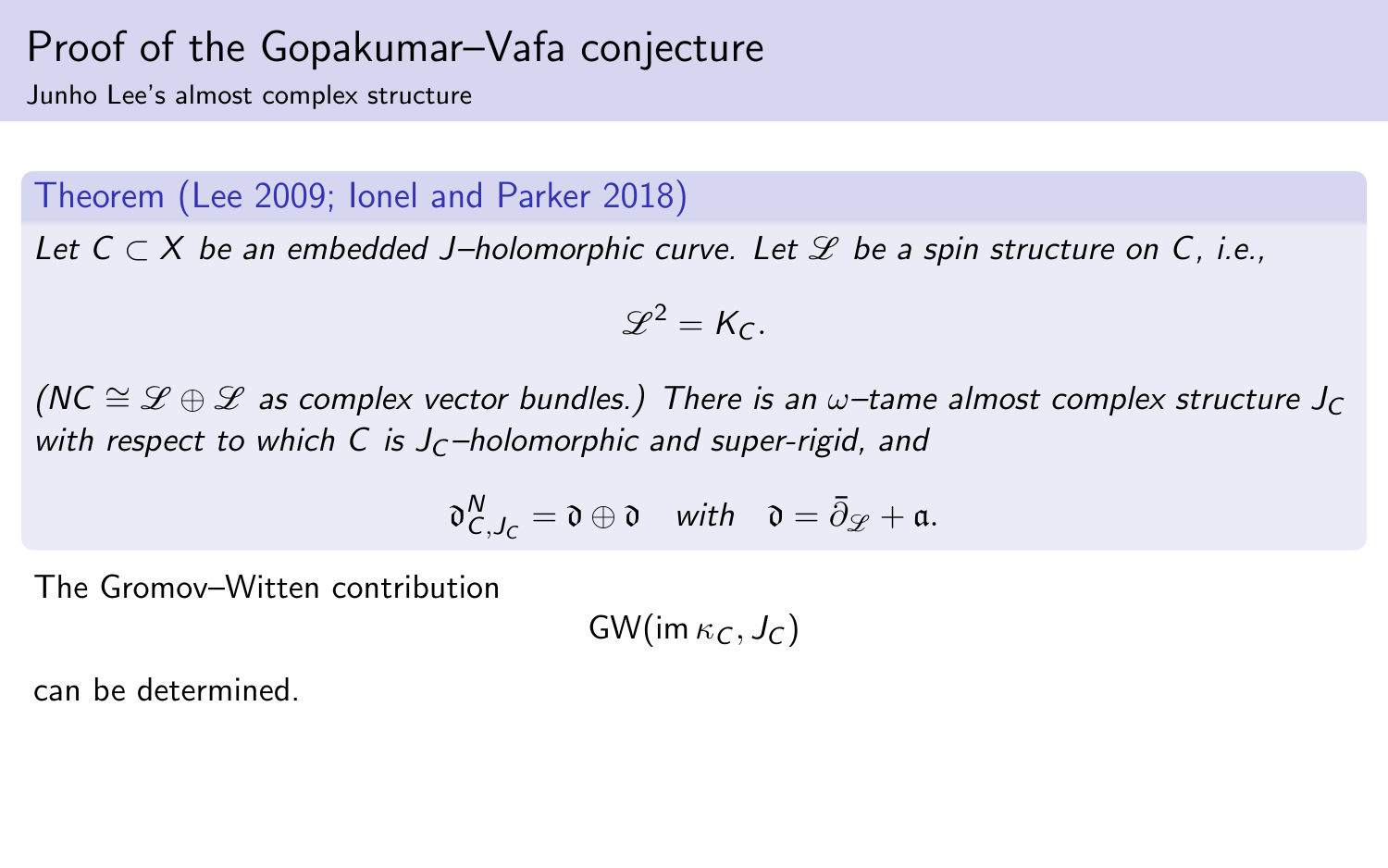The local Gopakumar–Vafa conjecture holds for  $J_C$ 

For  $g \in \mathbb{N}_0$  set

(BP) 
$$
G_{g}(q,t) := \log \left(1 + \sum_{d=1}^{\infty} \sum_{\mu \vdash d} \prod_{\square \in \mu} (2 \sin(h(\square) \cdot t/2))^{2g-2} q^d \right).
$$

Here  $\mu \vdash d$  indicates that the sum is taken over all partitions  $\mu$  of d,  $\Box \in \mu$  indicates that  $\Box$  is a box in the Young diagram of  $\mu$ , and  $h(\square)$  denotes the hook length of  $\square$ .

Theorem (Bryan and Pandharipande [2008;](#page-0-0) Ionel and Parker [2018\)](#page-0-0)

The Gromov–Witten contribution of im  $\kappa_c$  is

GW(im 
$$
\kappa_C
$$
,  $J_C$ ) =  $G_{g(C)}(q^{[C]}, t)$ .

Theorem (Pandharipande and Thomas [2009;](#page-0-0) Ionel and Parker [2018\)](#page-0-0) The series  $G_g(q, t)$  satisfies integrality and finiteness.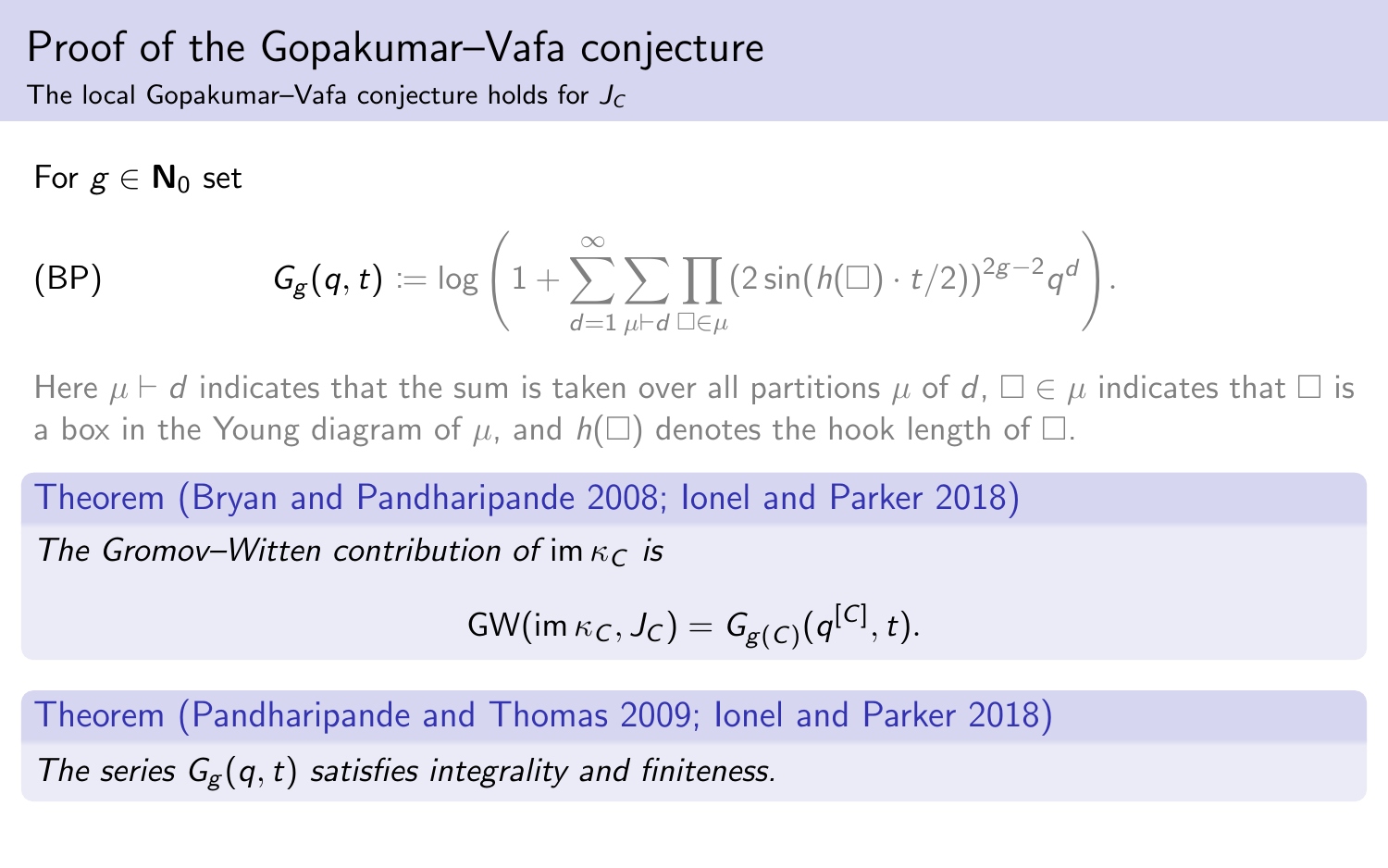The cluster formalism: clusters

The **mass** of a J-holomorphic curve C is

$$
M(C) \coloneqq \text{area}(C) = \langle [\omega], [C] \rangle =: M([C]).
$$

Fix a mass threshold  $\Lambda > 0$ .

- A  $\Lambda$ –cluster is a triple  $\mathcal{O} = (\mathcal{U}, J, C)$  consisting of:
	- an open subset  $\mathcal{U} \subset \{\text{closed subsets of } X\},\$

**a** an  $\omega$ -tame almost complex structure J, and

**a** an embedded J-holomorphic curve  $C$ , the **core**,

such that:



- There is no J–holomorphic curve C' with  $M(C') \leq \Lambda$  and  $C' \in \partial \mathcal{U}$ .
- There is an  $A\in\mathsf{H}_2(X,\mathbf{Z})$  such that every J—holomorphic curve  $\mathsf{C}'$  with  $\mathsf{M}(\mathsf{C}')\leqslant\Lambda$  and  $C' \in \mathcal{U}$  there is a  $k \in \mathbb{N}$  with  $[C'] = kA$ .
- G is the unique such J-holomorphic curve with  $[C] = A$ , i.e.,  $k = 1$ .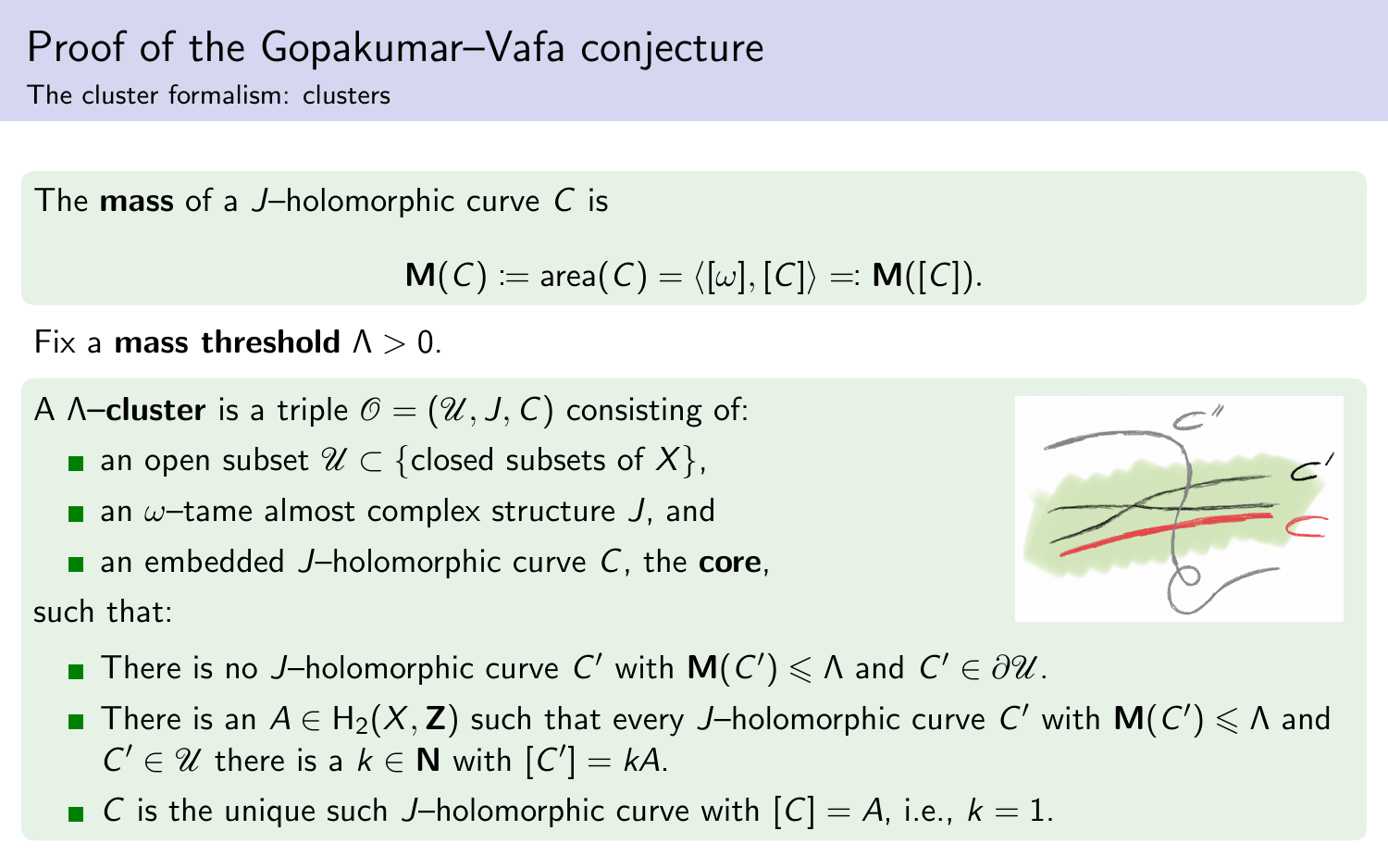The cluster formalism: contribution

 $(\star)$  Using tools from geometric measure theory (Federer and Fleming [1960;](#page-0-0) Allard [1972;](#page-0-0) De Lellis, Spadaro, and Spolaor [2018\)](#page-0-0) one can prove the following three results.

#### Proposition (Cluster contribution)

Let  $\mathcal{O} = (\mathcal{U}, J, C)$  be a N-cluster. There is an open neighborhood  $\mathcal{V}$  of J such that for every  $J'\in\mathscr{V}$ 

$$
\overline{\mathscr{M}}_\Lambda(\mathscr{U},J')\coloneqq\big\{[u]\in\overline{\mathscr{M}}(X,J'):\mathsf{M}(u_*[\Sigma])\leqslant\Lambda,\text{im}\ u\in\mathscr{U}\big\}
$$

is open and closed; moreover: its contribution to  $\mathsf{GW}(X,\omega)$  is independent of  $J'\in\mathscr V.$ 

For a  $\Lambda$ -cluster  $\mathcal{O} = (\mathcal{U}, J, C)$  set

 $GW_\Lambda(\mathcal{O}) := GW(\overline{\mathcal{M}}_\Lambda(\mathcal{U},J),J).$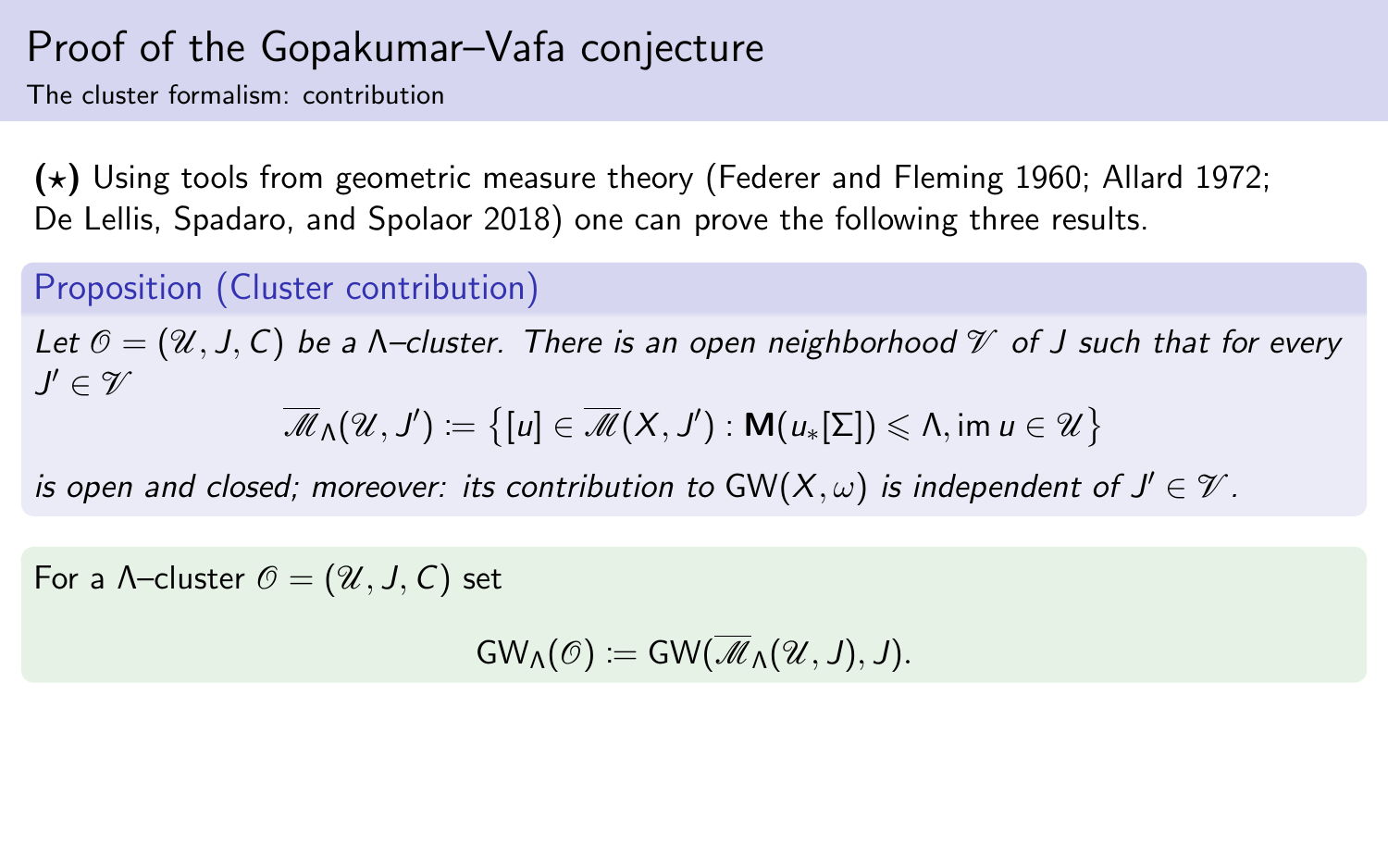The cluster formalism: decomposition and isotopy

Proposition (Cluster decomposition)

There is a finite set  $\{\mathcal{O}_i = (\mathcal{U}_i, J_i, C_i) : i \in I\}$  of  $\Lambda$ -clusters such that

$$
\mathsf{GW}(X,\omega)_{\mathsf{\Lambda}} = {\sum}_{i\in I} \mathsf{GW}_{\mathsf{\Lambda}}(\mathcal{O}_i).
$$

Here  $(\cdot)_{\Lambda}$  denotes the  $\Lambda$ -truncation.

#### Theorem (Cluster isotopy)

If  $\mathcal{O}_0 = (\mathcal{U}_0, J_0, C)$  and  $\mathcal{O}_1 = (\mathcal{U}_1, J_1, C)$  are *N*-clusters with the same core, then there is a finite set  $\{\mathcal{O}_i = (\mathcal{U}_i, J_i, \mathsf{C}_i) : i \in I\}$  of  $\mathsf{\Lambda}\text{-}\mathsf{clusters}$  such that

$$
\mathsf{GW}_{\Lambda}(\mathcal{O}_{0}) = \pm \mathsf{GW}_{\Lambda}(\mathcal{O}_{1}) + \sum\nolimits_{i \in I} \pm \mathsf{GW}_{\Lambda}(\mathcal{O}_{i})
$$

and

 $[C_i] = d_i[C]$  with  $d_i \ge 2$ .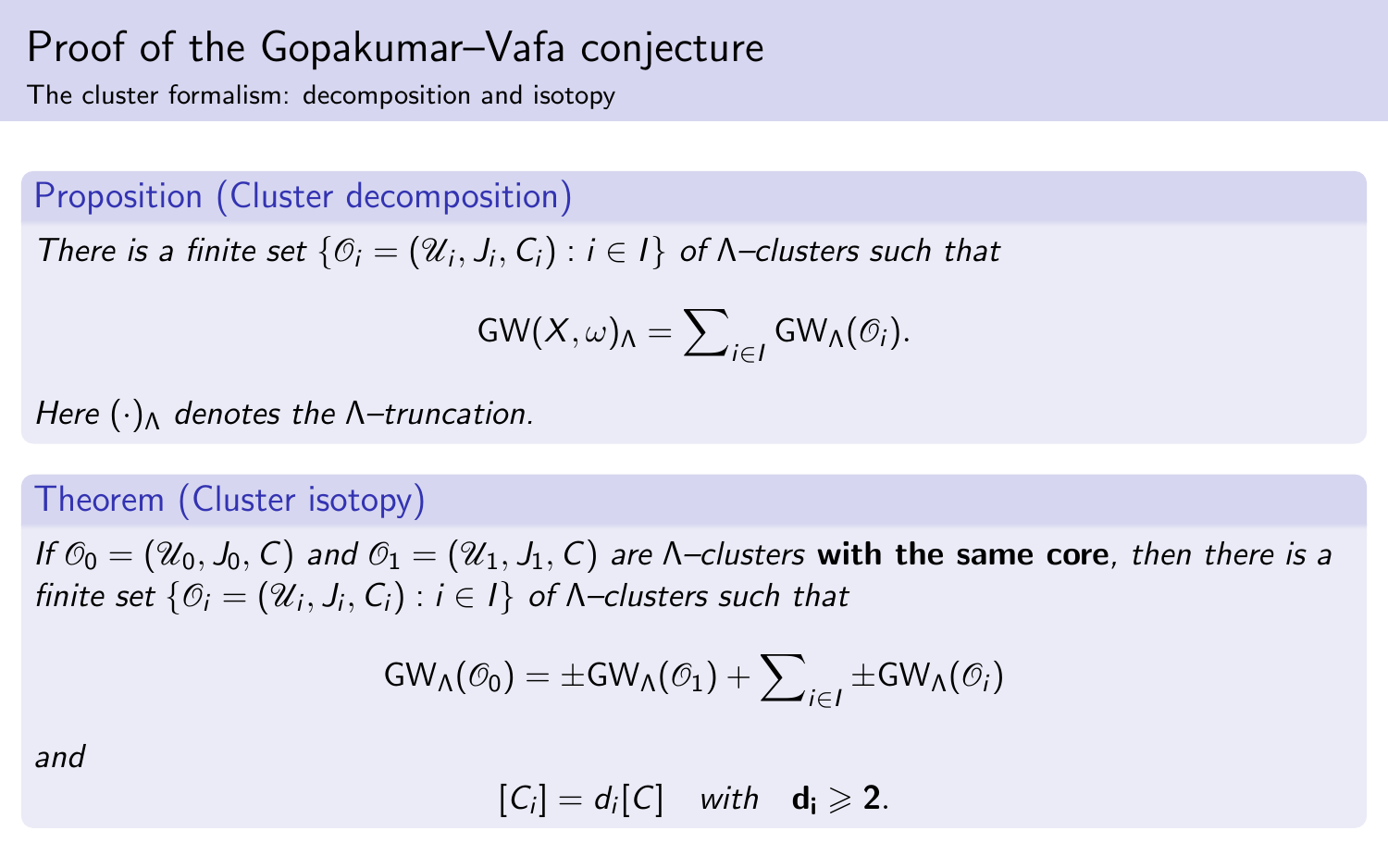The conclusion

There is a finite set  $\{\mathcal{O}_i=(\mathcal{U}_i,J_i,\mathcal{C}_i):i\in I\}$  of  $\Lambda$ –clusters with  $J_i=J_{\mathcal{C}_i}$  and

<span id="page-19-0"></span>
$$
\text{(E)} \qquad \text{GW}(X,\omega)_{\Lambda}=\sum\nolimits_{i\in I}\pm \text{GW}_{\Lambda}(\mathcal{O}_{i})=\sum\nolimits_{i\in I}\pm \text{G}_{g(C_{i})}(q^{[C_{i}]},t)_{\Lambda}.
$$

Since  $\mathit{G}_{g}(q,t)=t^{2g-2}q+\cdots$  , [\(E\)](#page-19-0) for arbitrarily large  $\Lambda$  implies the following.

#### Theorem

There are unique coefficients  $e_{A,g}(X,\omega)$  such that

$$
\textsf{GW}(X,\omega)=\sum_{A\neq 0}\sum_{g=0}^\infty e_{A,g}(X,\omega)\cdot \mathit{G}_g(q^A,t);
$$

moreover, they satisfy:

$$
\begin{aligned}\n\text{(integrality)} \ e_{A,g}(X,\omega) &\in \mathbf{Z} \\
\text{(finiteness)} \ e_{A,g}(X,\omega) &= 0 \text{ for } g \gg_A 1.\n\end{aligned}
$$

Since the  $\,G_{\!g}(q^A\!,t)$  satisfy integrality and finiteness, this proves the Gopakumar–Vafa conjecture. The contract of the contract of the contract of the contract of the contract of the contract of the contract of the contract of the contract of the contract of the contract of the contract of the contract of th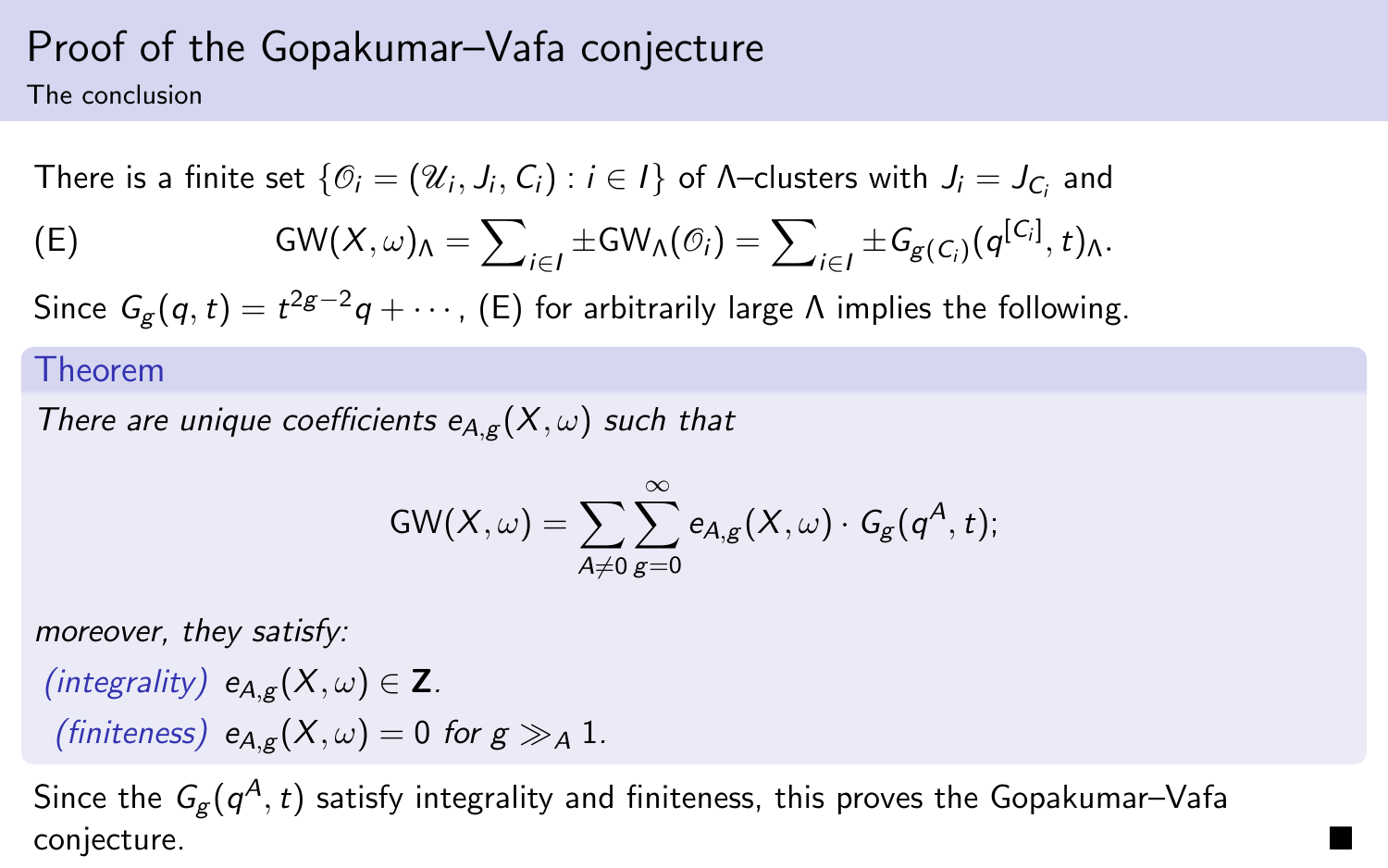# What makes the cluster formalism work?

Gromov compactness

The cluster formalism requires a compactification of the space of embedded pseudo-holomorphic curves (the cores).

Theorem (Gromov compactness)

Denote by  $\mathcal I$  the space of  $\omega$ -tame almost complex structures. The map

$$
(\mathrm{pr}_{\mathcal{J}},[\cdot],g)\colon\thinspace \overline{\mathscr{M}}\coloneqq \coprod_{J\in \mathcal{J}}\overline{\mathscr{M}}(X,J)\to \mathcal{J}\times \mathsf{H}_2(X,\mathsf{Z})\times \mathsf{N}_0
$$

is proper with respect to the Gromov topology on  $\overline{\mathcal{M}}$ .

The genus component  $g$  is essential.

Ionel and Parker's original cluster formalism is based on Gromov compactness and, therefore, requires a genus threshold in addition to the mass threshold.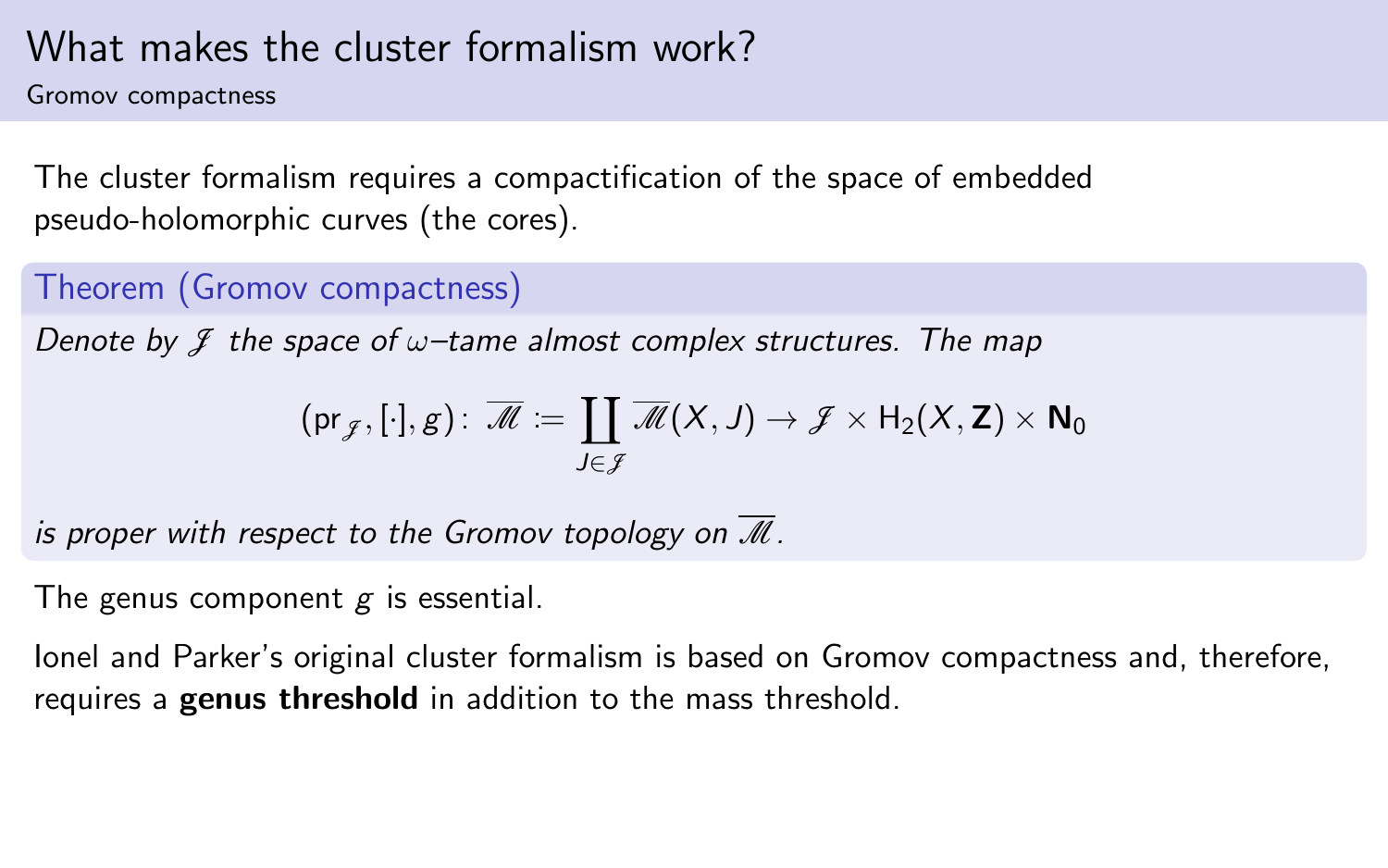#### What makes the cluster formalism work?

Pseudo-holomorphic cycles

Taubes [1996](#page-0-0) (SW  $=$  Gr) lights the way forward.

A J–holomorphic cycle is a J–holomorphic integral 2–dimensional current

 $\delta \in \mathsf I_2(X) \subset \mathsf{Hom}(\Omega^2(X),\mathsf R)$ 

without boundary. It can be thought of as a formal finite sum

$$
C = m_1 C_1 + \cdots + m_l C_l
$$

of distinct J–holomorphic curves  $C_i$  with  $m_i \in \mathbb{N}$  (De Lellis, Spadaro, and Spolaor [2018](#page-0-0)). The space of J-holomorphic cycles is the set

 $\mathscr{C}(X, J) = \{\delta \in I_2(X) : \delta \text{ is } J\text{-holomorphic}\}\$ 

equipped with the weak–∗ topology. (This agrees with Taubes' geometric topology.)